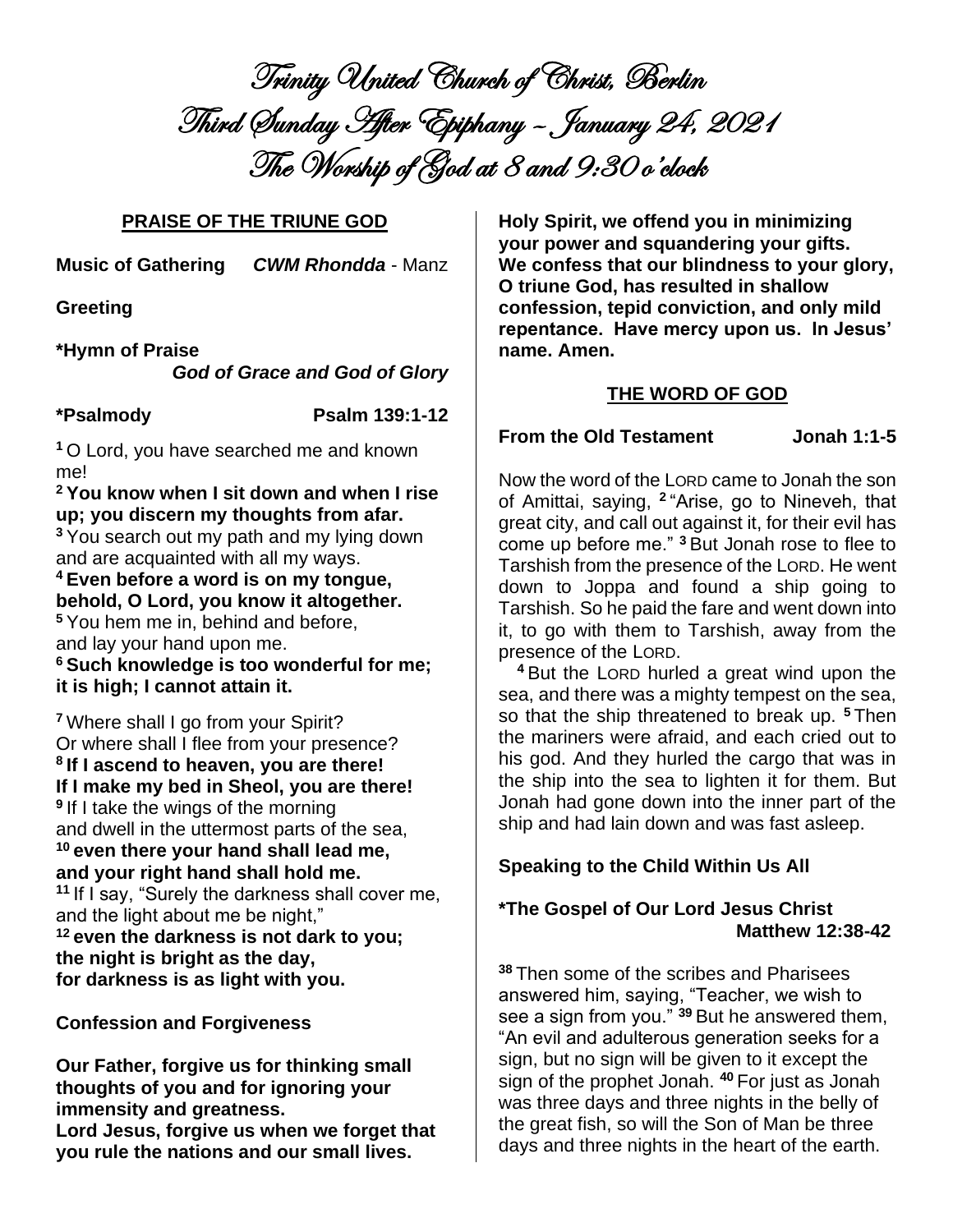**<sup>41</sup>** The men of Nineveh will rise up at the judgment with this generation and condemn it, for they repented at the preaching of Jonah, and behold, something greater than Jonah is here. **<sup>42</sup>** The queen of the South will rise up at the judgment with this generation and condemn it, for she came from the ends of the earth to hear the wisdom of Solomon, and behold, something greater than Solomon is here.

# **Proclamation of God's Word "PD"** *Jonah: The Reluctant Missionary*

**\*Affirmation of Faith The Apostles' Creed**

**I believe in God, the Father Almighty, creator of heaven and earth. I believe in Jesus Christ, his only Son, our Lord, who was conceived by the Holy Spirit, born of the Virgin Mary, suffered under Pontius Pilate, was crucified, died, and was buried; he descended into hades. On the third day he rose again; He ascended into heaven, is seated at the right hand of the Father, and will come again to judge the quick and the dead. I believe in the Holy Spirit, the holy catholic church, the communion of saints, the forgiveness of sins, the resurrection of the body, and the life everlasting. Amen.**

**Morning Prayer Our Savior's Prayer** [using **debts** and **debtors**]

**The Saints In Action**

**\*Hymn** *I Will Sing of My Redeemer*

**\*Dismissal with Blessing**

**\*Going Forth**

## *We Welcome You. . .*

*If you are spiritually weary and in search of rest, if you are mourning and you long for comfort, if you are struggling and you desire victory, if you recognize that you are a sinner and need a Savior, God welcomes you here in the name of Christ. To the stranger in need of fellowship, to those who hunger and thirst for righteousness, and to whoever will come, this congregation opens wide its doors and welcomes all in the name of the Lord Jesus Christ.*

### **Worship Plan Change. . .**

Originally I was going to present "The Master's Men" leading up to Easter, however I was "reeled in" while reading Jonah this past week. So. . .

*For the next five Sundays we are going to explore one of the shortest books of the Old Testament – the book of Jonah. I personally believe in a literal Jonah and the story as it is recorded for us. When Jesus was challenged by the scribes and Pharisees to substantiate his extraordinary claims, Jesus replied, a wicked and adulterous generation asks for a miraculous sign! But none will be given it expect the sign of the prophet Jonah. For as Jonah was three days and three nights in the belly of a huge fish, so the Son of Man will be three days and three nights in the heart of the earth.* [Matthew 12:39-40] *Jesus referred to the experience of Jonah as a historical illustration of his own literal resurrection, thus reinforcing the truthfulness of this narrative.*

*The book of Jonah is a revealing story and shows us what happens when we run from God and the creative actions of God to get us back where we ought to be.*

*Jonah 1: Jonah is running from God. Jonah 2: Jonah is praying to God. Jonah 3: Jonah is speaking for God. Jonah 4: Jonah is learning about* 

*God.*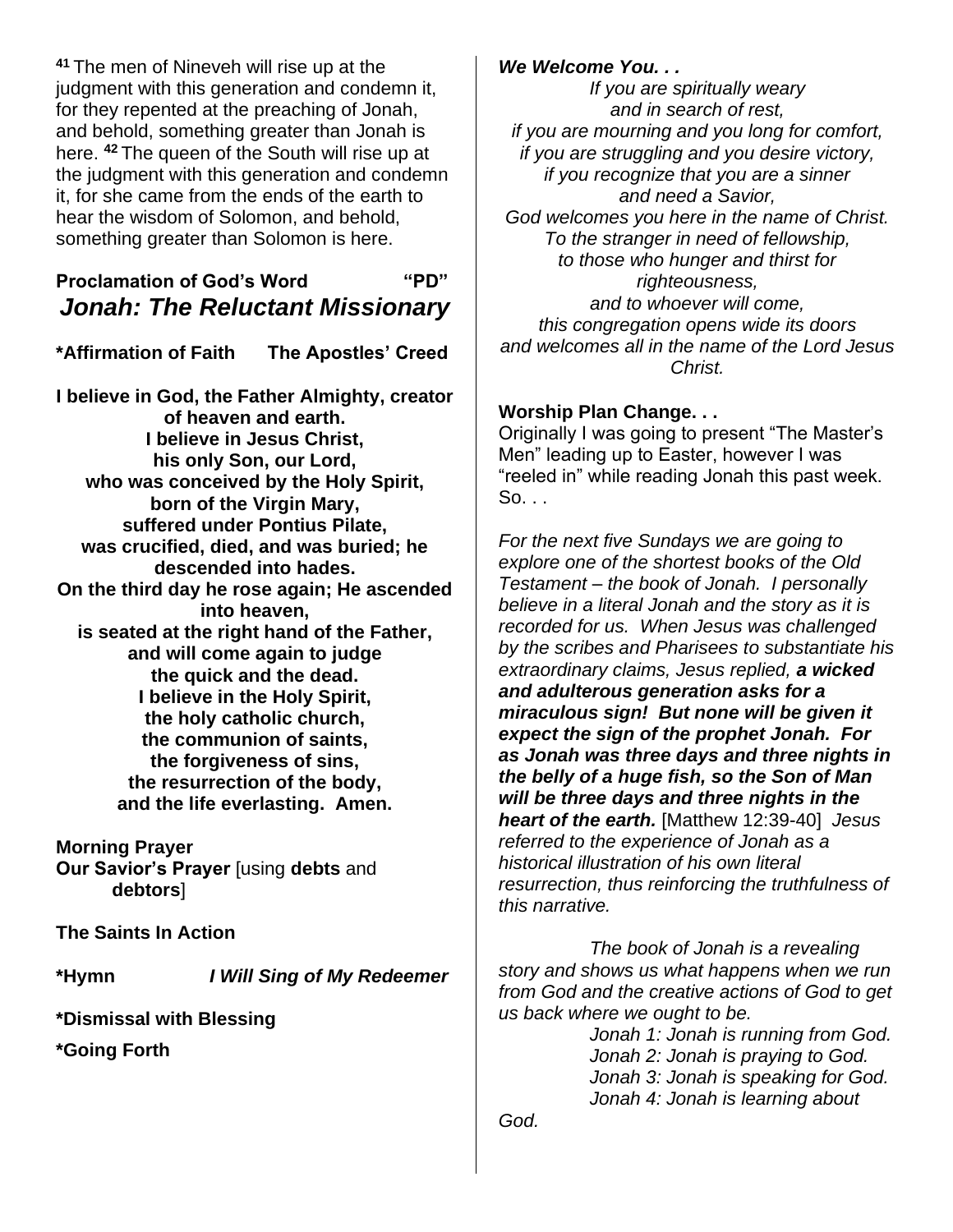*Another way to outline the book of Jonah is as follows:*

> *Jonah FLEES Jonah PRAYS Jonah PREACHES Jonah POUTS*

*This morning we will explore Jonah who is the world's worst missionary. Chapter one opens with a lesson on God's sovereignty, a commission to Jonah, and Jonah's refusal to heed it. The late Dr. James Boice notes, "when you run away from the Lord you never get to where you are going, and you always pay your own fare. But when you go the Lord's way you always get to where you are going, and he pays the fare."*

**Food Pantry Souper Bowl Contest –** The Berlin Food Pantry has extended their competition deadline to Sunday, February 14 for Trinity to receive gifts to support the Food Pantry. We've been the "large church" winner for many years! This year in memory of Lester Coslic, let's be generous in thanksgiving for all of his work at the start of the pantry and take home the prize! [PD]

**Birthright Tree and Basket** – is still on the wall in Fellowship Hall with several gift tags still available. Please take a tag and fulfill the wish. Birthright is always in need of items to assist families.

**Installation of Consistory** will be Sunday, February 7 at the 9:30 a.m. service.

### **Ash Wednesday – February 17th**

Lent begins in less than a month. We will use the Preparatory Service once again on Ash Wednesday. Instead of receiving ashes this year – a Lenten Blessing will be offered at the appropriate distance! Worship will begin at 7:30 p.m. in our sanctuary.

### **Giving From 1/10**

|              | Rec       | <b>Budget</b> | Over/Under |
|--------------|-----------|---------------|------------|
| General      | \$1787.50 | \$2,434.93    | $-$647.43$ |
| <b>Ben</b>   | \$45.00   | \$213.46      | $-5168.46$ |
| <b>Maint</b> | \$87.50   | \$163.46      | $-575.96$  |
| Organ        | \$100.00  |               |            |
| <b>Total</b> | \$2020.00 | \$2811.85     | $-5891.85$ |

### **Giving From 1/17**

|              | Rec       | <b>Budget</b> | Over/Under |
|--------------|-----------|---------------|------------|
| General      | \$1910.00 | \$2,434.93    | $-5524.93$ |
| Ben          | \$205.00  | \$213.46      | $-58.46$   |
| <b>Maint</b> | \$20.00   | \$163.46      | $-5143.46$ |
| <b>Mem</b>   | \$280.00  |               |            |
| <b>Total</b> | \$2415.00 | \$2811.85     | $-$676.85$ |

Benevolence Includes Food Pantry Thank you for your giving to Trinity Church!

#### **Those Remembered in prayer:**

God's guidance and protection for Armed Forces.

#### **Shut Ins:**

Roy Bucher, Helen Diest, Mary Forespring, Cynthia Kelly, Lois Krause, Deb Luteri, Lois Saylor, Dirkje Stellingwerf.

#### **Healing Concerns:**

Mark Amyot, Debbie Boyer, Hunter Cornell, Terry Coslic, Pam Crooks, Shellby Custer, John Durst, Susan Durst, Wilma Durst, Bryan Emerick, Tony Fertitta, Linda Gallick, Janet Gindlesperger, Kathryn Grimm, Brenda Leister, Tom Logston, Larry McCullen, Bayley Mull, Bob & Bonnie Murphy, Tyler Seifert, Dwight Smith, Harry Watkins, Heather Weighley, Nancy Weighley, John Will, Karen Will.

**Thank you from Larry Hay** to everyone for all the cards, care, and concern during his recent battle with COVID-19.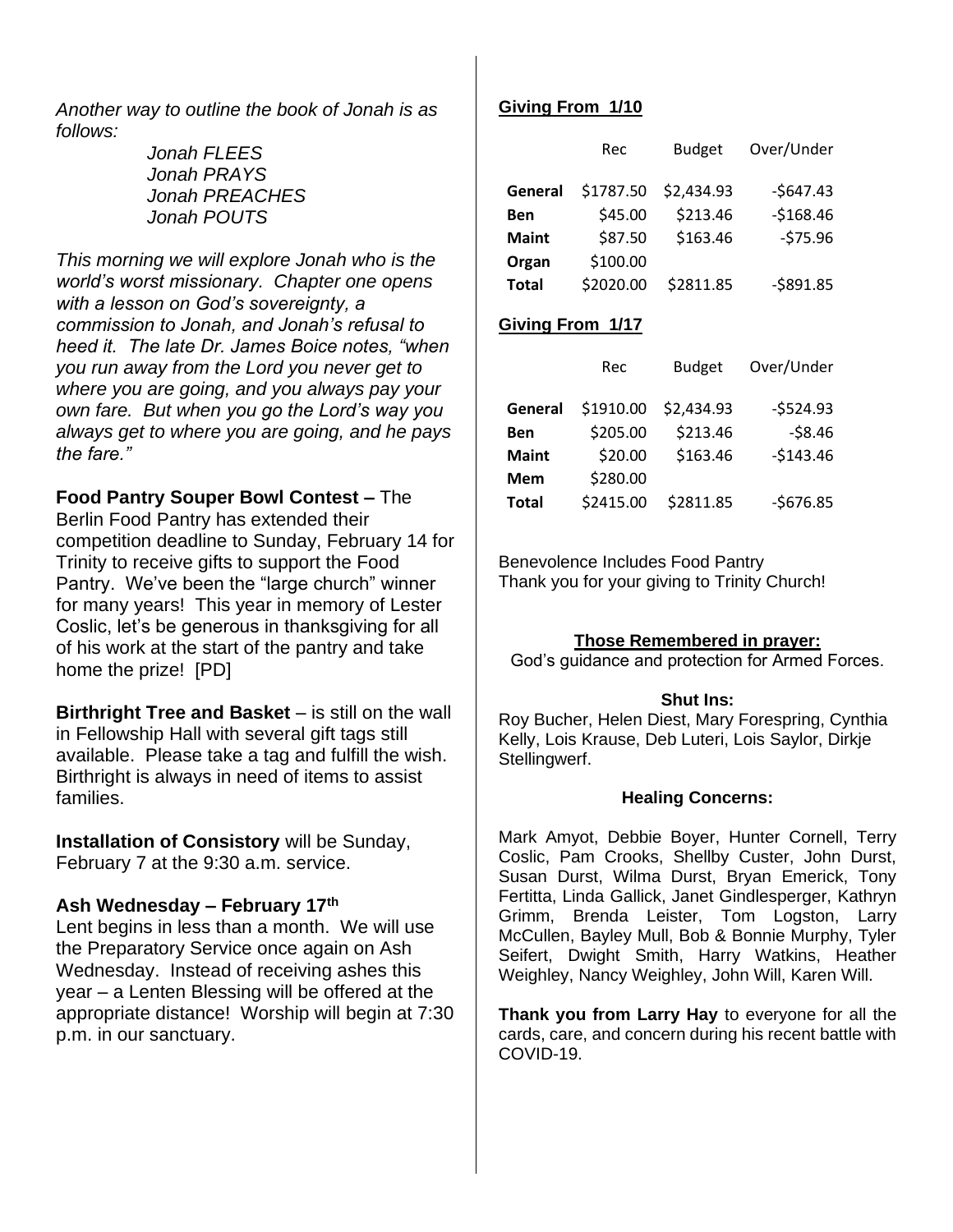## *Where You May Find. . .*

**The Nursery:** *is on the lower level for children and their parent. A big screen TV is mounted in the room so that you may watch the service.*

#### **At the Sanctuary Entrances. . .**

Large Print Bulletins Hearing Amplifiers Recycling Boxes for Bulletins *These Days –* Devotional

### **Assisting in Worship**

*Sound:* Terry Luteri, David Saylor

**The Flowers on the altar in** memory of Frank and Ruth Ream & Frank Jr. by Bill, Ann, and Willie Slifco.

# *Trinity United Church of Christ 600 Main Street Berlin, Pennsylvania A Place Where Life and Faith Meet!*

#### *The Whole Congregation in Ministry and Assisted by*

*Pastor: Rev'd Dr. David A. Williams Secretary: Pam Bush Chancel Choir Director Emeritus: Linda Gallick Handbells: Jeanne Hillegas and Margie Zorn Financial Secretary: Renee Gindlesperger*

#### *Church Contact Information*

Phone: 814-267-3234 Mail: PO Box 86, Berlin, PA 15530 Email: [berlinucc@yahoo.com](mailto:berlinucc@yahoo.com) Website: [www.berlinucc.org](http://www.berlinucc.org/) **Pastor's Contact Information Cell Phone: 814-241-3919 E-Mail:** [uccvicar@gmail.com](mailto:uccvicar@gmail.com) 603 Fletcher Street, Berlin, PA 15530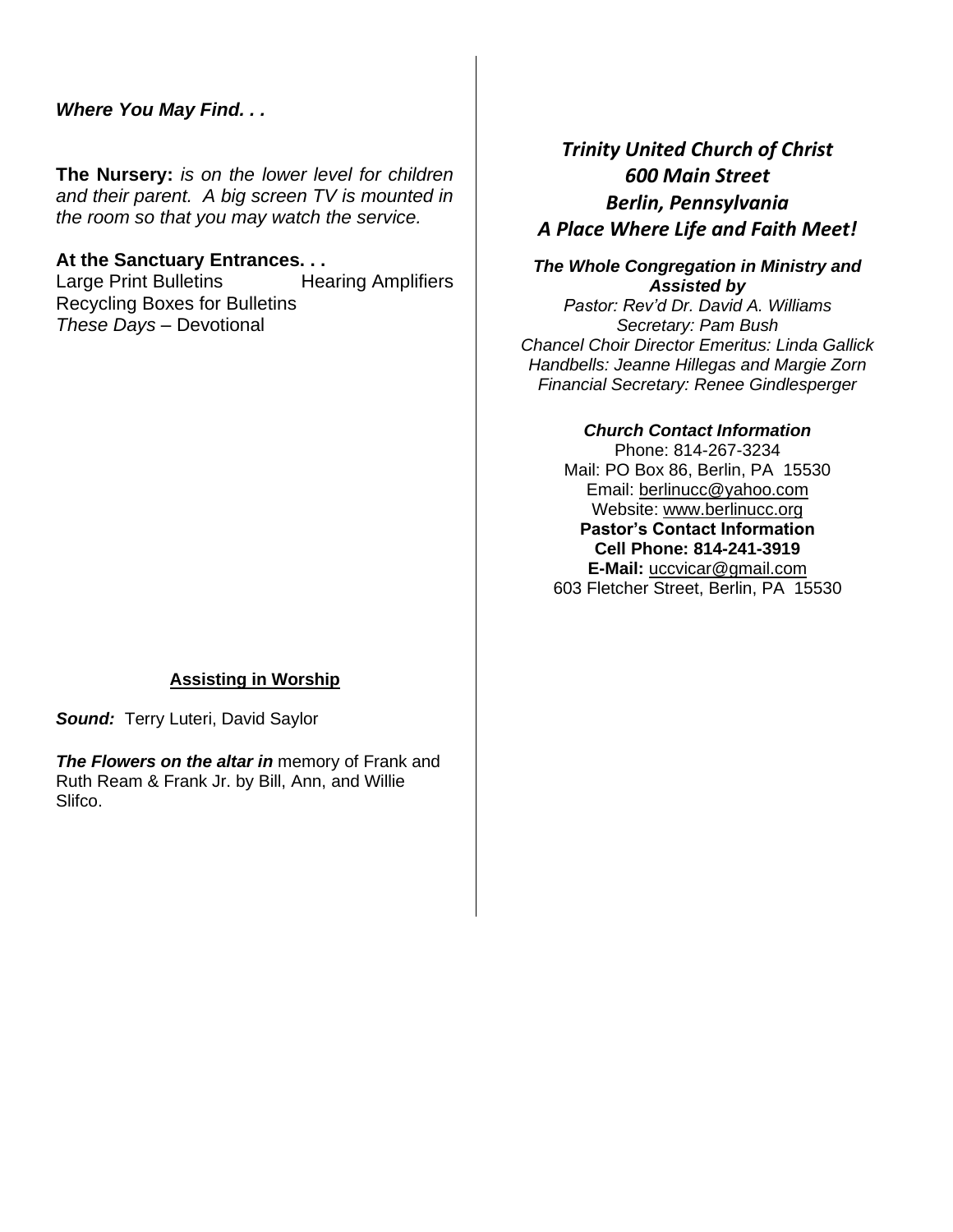THE CHURCH AS COMMUNITY



Lower key, No. 33